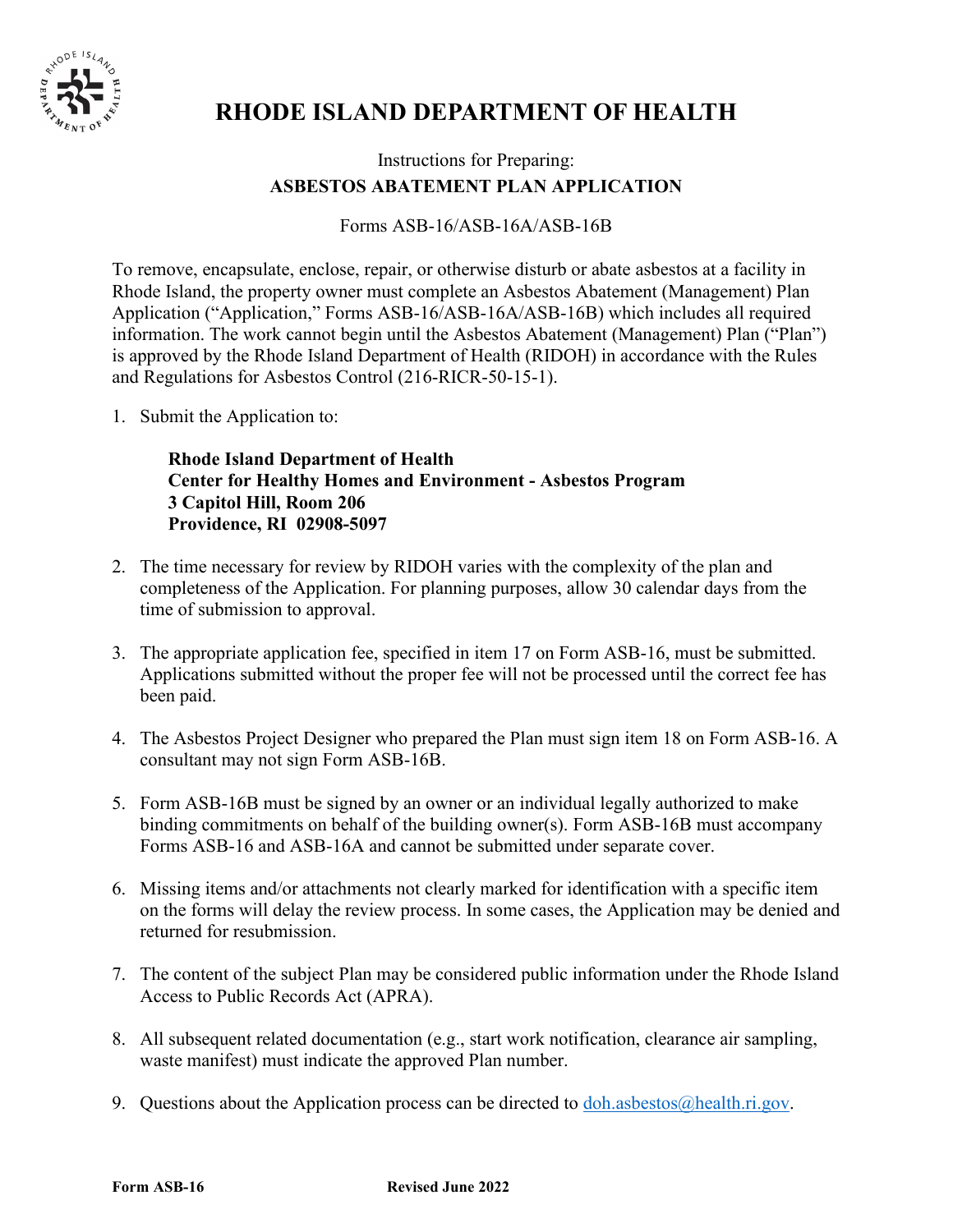

# **RHODE ISLAND DEPARTMENT OF HEALTH Center for Healthy Homes and Environment – Asbestos Program**

# **ABATEMENT PLAN APPLICATION**

|    | If owned by an organization, organization name: ________________________________                                                                       |  |                                                                                                                                                                                                                                |  |
|----|--------------------------------------------------------------------------------------------------------------------------------------------------------|--|--------------------------------------------------------------------------------------------------------------------------------------------------------------------------------------------------------------------------------|--|
|    |                                                                                                                                                        |  |                                                                                                                                                                                                                                |  |
|    |                                                                                                                                                        |  |                                                                                                                                                                                                                                |  |
|    |                                                                                                                                                        |  |                                                                                                                                                                                                                                |  |
|    | Phone:                                                                                                                                                 |  |                                                                                                                                                                                                                                |  |
|    | 2. Application prepared by:                                                                                                                            |  |                                                                                                                                                                                                                                |  |
|    |                                                                                                                                                        |  |                                                                                                                                                                                                                                |  |
|    | Phone:                                                                                                                                                 |  | Email: North Communication of the Communication of the Communication of the Communication of the Communication of the Communication of the Communication of the Communication of the Communication of the Communication of the |  |
|    | 4. Location of abatement work:                                                                                                                         |  |                                                                                                                                                                                                                                |  |
|    | Facility/Building Name: 1997 and 2008 and 2009 and 2009 and 2009 and 2009 and 2009 and 2009 and 2009 and 2009                                          |  |                                                                                                                                                                                                                                |  |
|    |                                                                                                                                                        |  |                                                                                                                                                                                                                                |  |
|    |                                                                                                                                                        |  |                                                                                                                                                                                                                                |  |
|    | 5. Reason for Application: (Check all that apply)<br>Emergency Plan No.<br>Standard Plan<br>Annual Plan<br>Response to a Notice or Order (attach copy) |  |                                                                                                                                                                                                                                |  |
| 6. | Asbestos contractor (if known):                                                                                                                        |  |                                                                                                                                                                                                                                |  |
|    | Name:                                                                                                                                                  |  | RIDOH License No.:                                                                                                                                                                                                             |  |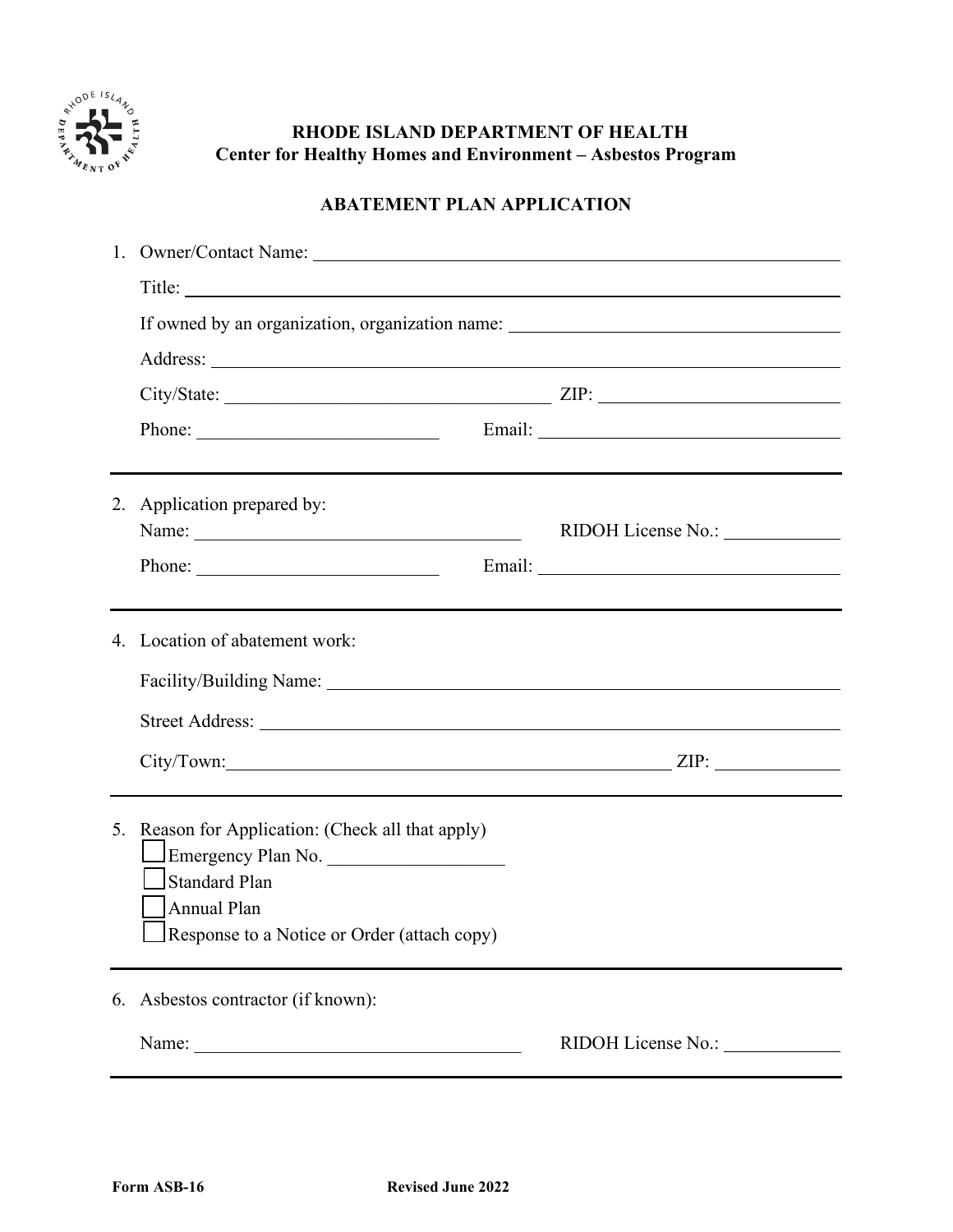7. Estimated Abatement Work Dates

|                                                                                          | Start Date:                                                                                                                                                                                                                                                                      |                                                                                 |
|------------------------------------------------------------------------------------------|----------------------------------------------------------------------------------------------------------------------------------------------------------------------------------------------------------------------------------------------------------------------------------|---------------------------------------------------------------------------------|
|                                                                                          | 8. Abatement Method: (Check all that apply)<br>Removal<br>Encapsulation<br>Enclosure<br>Demolition                                                                                                                                                                               | Glovebag<br><b>Asphalt Roofing</b><br>Operations & Maintenance Only             |
| 9.                                                                                       | <b>Facility Type: (Check one)</b><br>Child Care Facility<br>College/University<br>Hospital                                                                                                                                                                                       | <b>Private Residential Dwelling</b><br>Public Housing<br>School/School Building |
|                                                                                          | 10. Building Access: (Check one)<br>Public Access<br>Limited Public Access                                                                                                                                                                                                       | No Public Access                                                                |
|                                                                                          | 11. Bulk Sampling:<br>A. Samples collected by:<br>Name: Name and the second state of the second state of the second state of the second state of the second state of the second state of the second state of the second state of the second state of the second state of the sec | RIDOH License No.:                                                              |
| B. Sampling Methodology: (Check one)<br>EPA AHERA Sampling requirements [40 CFR 763.86]. |                                                                                                                                                                                                                                                                                  |                                                                                 |
|                                                                                          | C. Analytical Service:                                                                                                                                                                                                                                                           |                                                                                 |
|                                                                                          |                                                                                                                                                                                                                                                                                  | RIDOH License No.: 1997                                                         |
|                                                                                          | D. Analytical Method: (Check one)<br>PLM (Phase Light Microscopy)<br>TEM (Transmission Electron Microscopy)                                                                                                                                                                      |                                                                                 |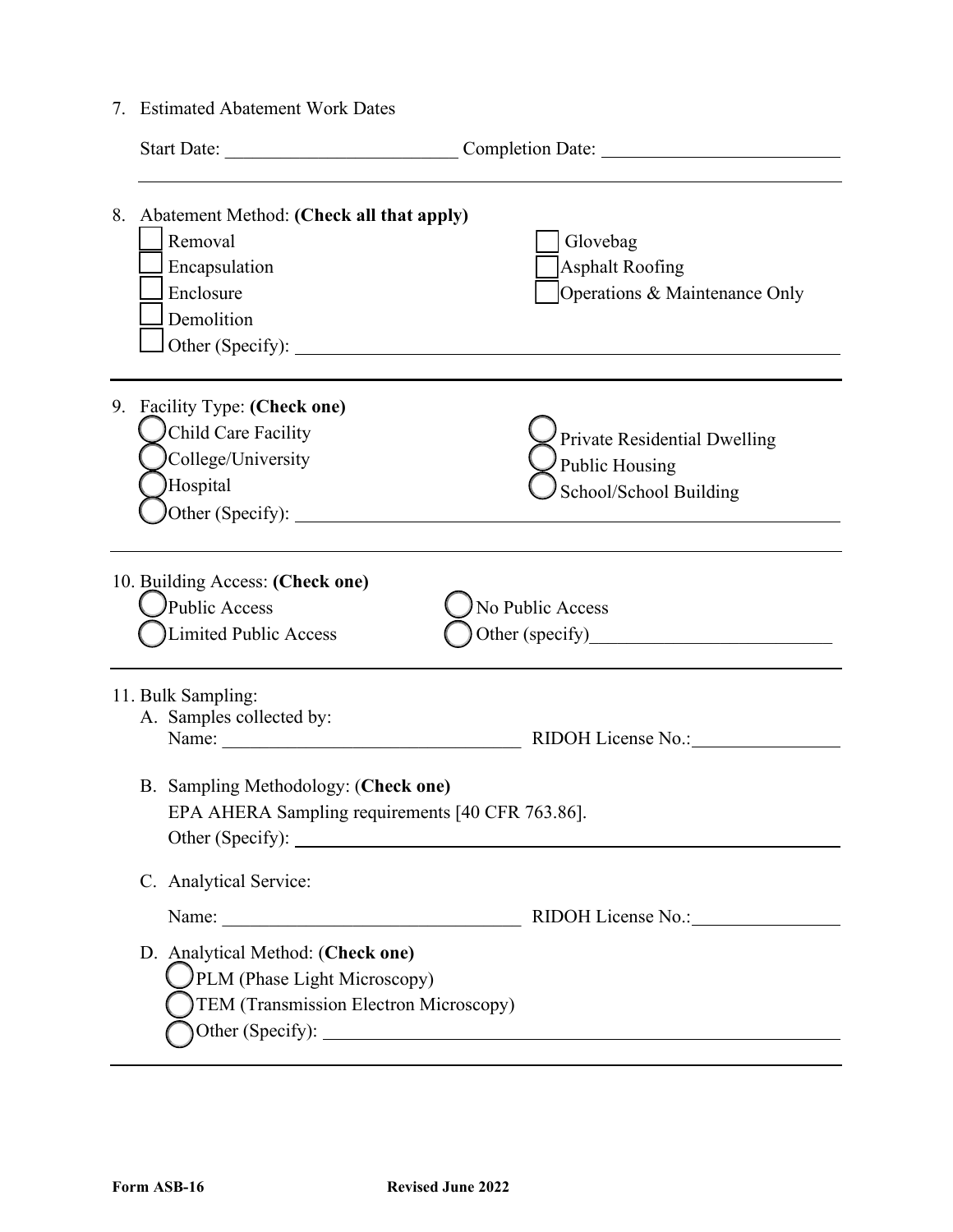#### 12. Pre-Abatement Air Sampling:

| $110$ and $100$ and $100$ and $100$ and $100$ and $100$ and $100$ and $100$ and $100$ and $100$ and $100$ and $100$ and $100$ and $100$ and $100$ and $100$ and $100$ and $100$ and $100$ and $100$ and $100$ and $100$ and |                                                                                         |  |
|-----------------------------------------------------------------------------------------------------------------------------------------------------------------------------------------------------------------------------|-----------------------------------------------------------------------------------------|--|
| Name:                                                                                                                                                                                                                       | RIDOH License No.:                                                                      |  |
| Affiliation:                                                                                                                                                                                                                |                                                                                         |  |
|                                                                                                                                                                                                                             |                                                                                         |  |
| Name:                                                                                                                                                                                                                       | RIDOH License No.:                                                                      |  |
|                                                                                                                                                                                                                             |                                                                                         |  |
| <b>PCM</b> (Phase Contrast Microscopy)                                                                                                                                                                                      |                                                                                         |  |
| TEM (Transmission Electron Microscopy)                                                                                                                                                                                      |                                                                                         |  |
| $\text{Other (Specify)}:$                                                                                                                                                                                                   |                                                                                         |  |
|                                                                                                                                                                                                                             | A. Samples collected by:<br>B. Analytical Service:<br>C. Analytical Method: (Check one) |  |

- 13. Removal and Disposal of Asbestos-Containing Material (ACM):
	- A. How will ACM be removed from the abatement site? If a hauler or broker will be used to transport the ACM to a disposal site, they must also be identified.
	- B. Provide the name and location of the authorized asbestos waste facility where the ACM will be transferred for disposal (if known).

| 14. Project Monitor: (not required) |                    |
|-------------------------------------|--------------------|
| Name:                               | RIDOH License No.: |
| Affiliation:                        |                    |

- 15. In-Process & Clearance Air Sampling:
	- A. Describe in an attachment the type, number and location of air samples that will be collected outside the work area during the abatement project.
	- B. Describe in an attachment the plan of action to be followed if the Indoor Non-Occupational Air Exposure Standard for Asbestos (0.01 fibers per cubic centimeter) is exceeded outside the work area during the abatement project.
	- C. Describe in an attachment the type, number and location of air samples that will be collected as part of the final clearance testing.
	- D. Describe in an attachment the plan of action to be followed if the Indoor Non-Occupational Air Exposure Standard for Asbestos (0.01 fiber per cubic centimeter) is exceeded during final clearance testing.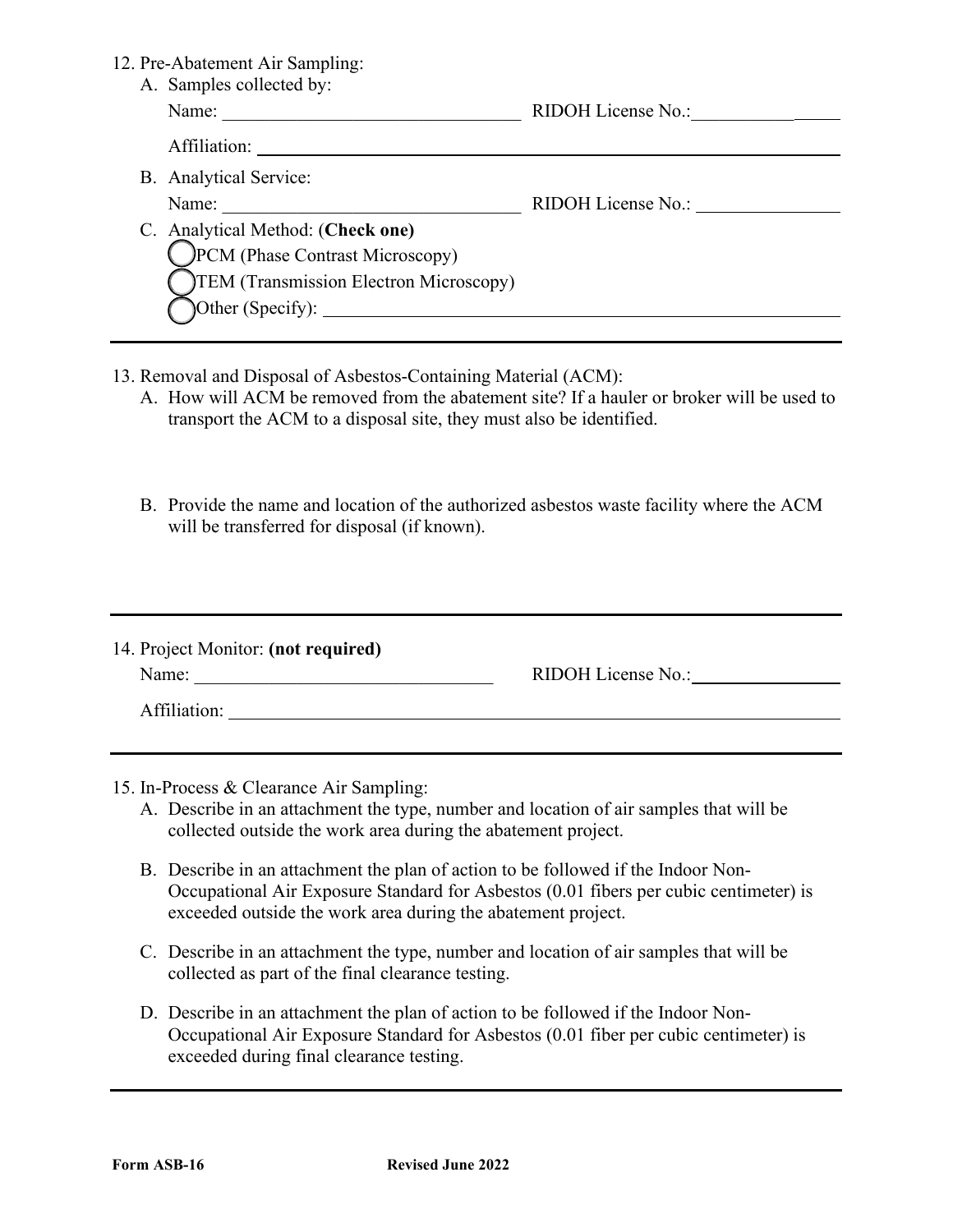16. A separate and fully completed Form ASB-16A must be submitted for *each area* to be abated. List below the entry in Item 1 from each attached ASB-16A.

| 17. Asbestos Abatement Plan Application Fee:<br>State Agency, fee waived | \$0        |
|--------------------------------------------------------------------------|------------|
| Operation & Maintenance Program Only                                     | \$75       |
| Up to One (1) NESHAP Unit                                                | \$75       |
| Between One (1) & Ten (10) NESHAP Units                                  | \$300      |
| Between Ten (10) & Fifty (50) NESHAP Units                               | \$600      |
| Over Fifty (50) NESHAP Units                                             | \$900      |
| <b>Annual Plan</b>                                                       | $N/\Delta$ |

One (1) NESHAP Unit = 260 linear feet or 160 square feet or 35 cubic meters

|                                                                                                                                 | 18. I certify that this plan was prepared by me, and I am responsible for its content. |
|---------------------------------------------------------------------------------------------------------------------------------|----------------------------------------------------------------------------------------|
| Name:<br><u> 1989 - Johann Barn, mars ann an t-Amhain ann an t-Amhain an t-Amhain an t-Amhain an t-Amhain an t-Amhain an t-</u> | RIDOH License No.:                                                                     |
| Signature:                                                                                                                      |                                                                                        |
|                                                                                                                                 | Affiliation:                                                                           |
| Email:                                                                                                                          | Phone:                                                                                 |
|                                                                                                                                 |                                                                                        |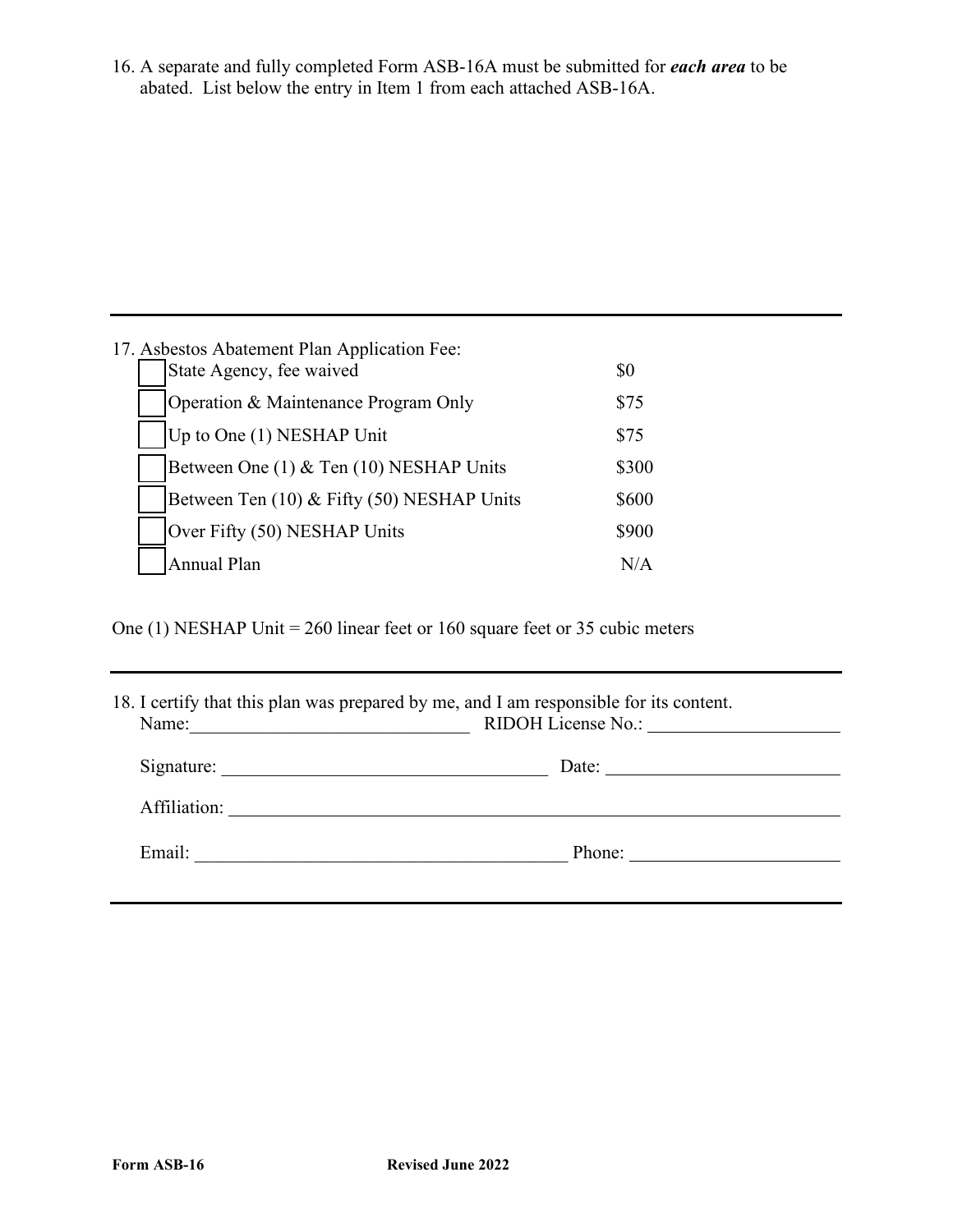

# **RHODE ISLAND DEPARTMENT OF HEALTH Center for Healthy Homes and Environment – Asbestos Program**

# **ASBESTOS ABATEMENT PLAN APPLICATION**

# **Supplemental Information: Area Description and Proposed Plan**

Facility/Building:

### **INSTRUCTIONS:**

A separate and fully completed Form ASB-16A must be submitted for *each area* to be abated. All items on this form must be addressed. All references to attachments must be clearly identified. All attachments must be marked with the specific item numbers on this form to which they pertain.

1. Area Location/Identification (Room Name/No., etc.):

- 2. Attach a description of each type (e.g., pipe, ceiling, etc.) of asbestos-containing material (ACM) in this area, including condition, location, quantity, and asbestos content. Attach a copy of the laboratory report(s) for all samples. All laboratory reports must include the name of the building(s) and the location(s) of the sample(s).
- 3. Attach a current scale drawing of this area, showing direction of North and East, which has been clearly annotated to show the type, location, and quantity of all ACM in this area. This drawing must include a legend which acts as a guide to the scale, symbols and nomenclature used in the drawing. If a master plan or multiple drawings are provided, indicate the specific location(s) and drawing number(s) which depict this area. The location of the decontamination chamber must also be so indicated on the appropriate drawing(s).

# 4. Proposed Plan:

- A. Attach a description of the interim Operations and Maintenance Plan that will be implemented in accordance with 1.17.2(B).
- B. Will any portion of this area be abated by use of 1.14 work procedures? ( ) Yes ∩No

If yes, indicate below which ACM in this area will be abated by use of the following 1.14 work procedures: **(Check all that apply)** 

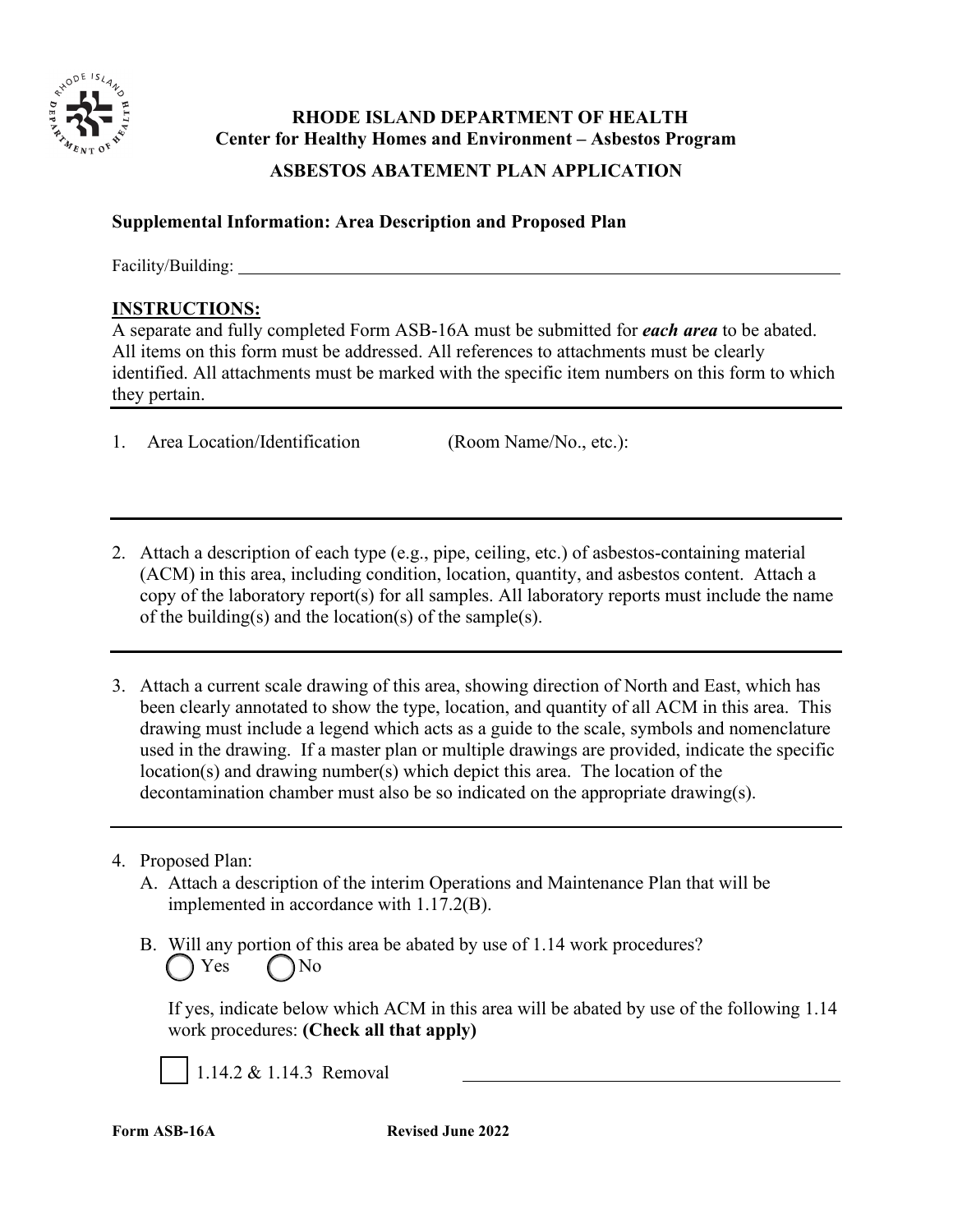

C. Are you requesting any waivers to the above selected 1.14 procedure for any of the abatement activities in this area?



If yes, attach a detailed description of the waivers requested you are proposing to utilize. *All items must be keyed to the specific section(s) of the regulations for which waivers are requested.*

D. Are you proposing alternative procedures under 1.16 for any of the abatement activities in this area?



If yes, attach a detailed description of the alternate procedures requested you are proposing to utilize. *Alternate procedures must include a justification for not following specific section(s) of the regulations and be as protective of public health.*

- E. Will any ACM remain in this area after abatement?
	-

Yes ()No Beyond scope of inspection

If yes, attach a description of the ACM that will remain and the details of the ongoing Operations and Maintenance Plan that will be implemented in accordance with 1.17.2(B).